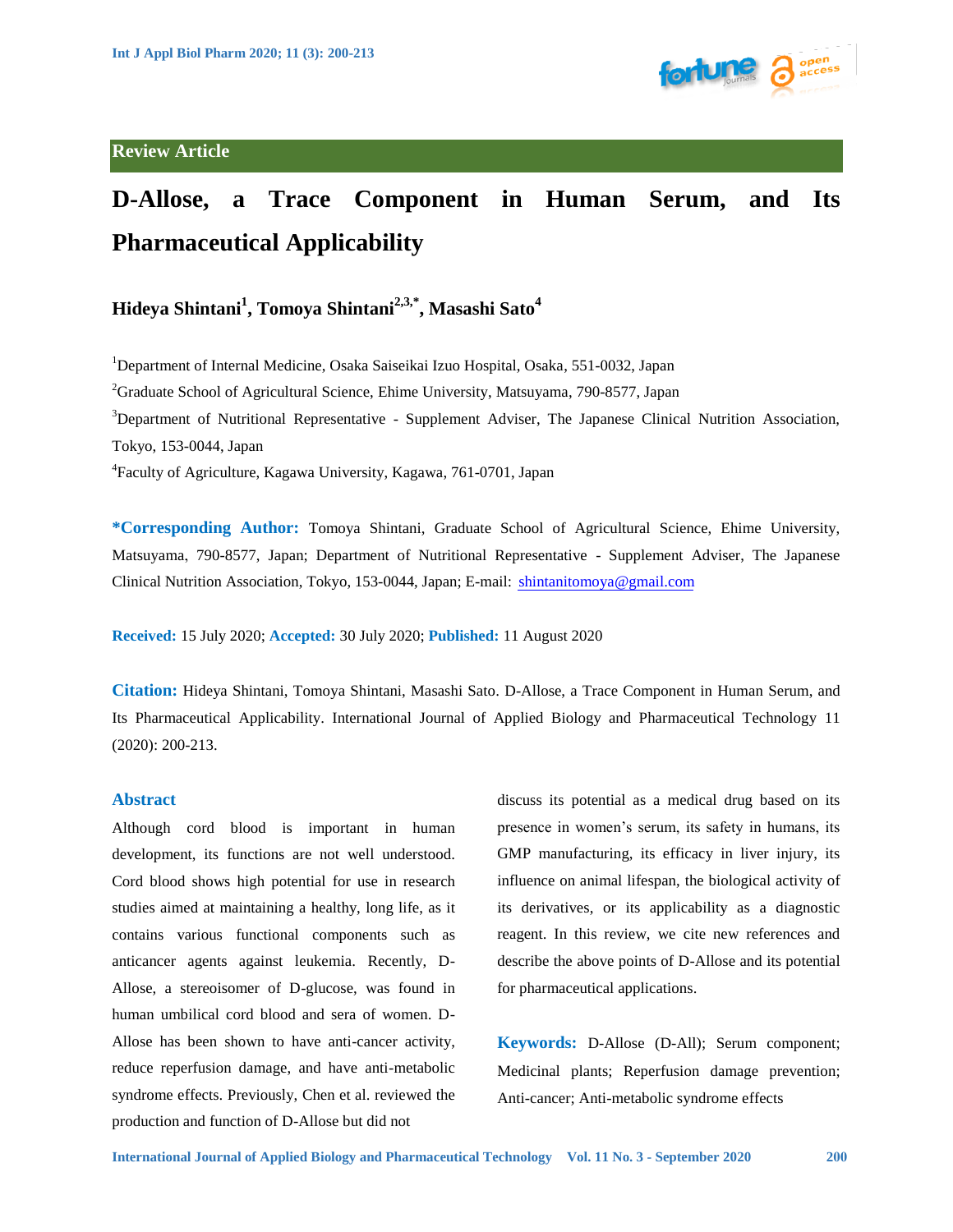# **Introduction**

Cord blood is critical in development, but is not well understood [1,2]. Some components of maternal and cord blood have been reported to protect against oxidative toxicity in the blood [3]. Additionally, multipotent stem cells can be isolated from umbilical cord blood [4]. Cord blood shows wide potential for research on maintaining a healthy, long life because of its anti-disease and anticancer properties. Recently, D-All (Figure 1) was detected in human umbilical cord blood [5]. D-All, a stereoisomer of D-glucose, is a rare sugar present in limited quantities in nature [6]. It is considered as a "fetal sugar" because it was first found in umbilical cord blood in 2013; its levels are very low in nature [6]. The physiological role of D-All in vivo is unknown, but various physiological functions with pharmaceutical applications have been revealed. Studies of the physiological function of D-All have conventionally focused on its function as an antioxidant that suppresses oxidative stress, which is considered to be the most important function. Previously, Chen et al. reviewed the function of D-All but did not discuss its potential as a medical drug based on its presence in women's serum, its safety in humans, the possibility of GMP manufacturing, its efficacy in liver injury, its influence on animal lifespan, the biological activity of its derivatives, or its applicability as a diagnostic reagent [7]. They focused instead on the microbial production of D-All and its general physiological activity.

The current review of recent studies discusses D-All in pharmaceutical applications. We also describe the possible involvement of D-All in the regulation of glucose metabolism and of intracellular stress in addition to the points mentioned above.



**Figure 1:** Molecular structure of D-All

# **D-Allose Found in Human Umbilical Cord Blood and Sera from Women**

In 2013, it was reported that vaginal delivery following spontaneous labor leads to higher levels of D-All in umbilical cord blood sera than after elective cesarean section without labor, confirming that D-All is present in the human body [5]. This suggests that infants born via vaginal delivery can produce D-All as protection against ischemia, although this hypothesis requires further detailed investigation.

Metabolomics of celomic fluid, such as pleural effusion and abdominal dropsy, from 41 women revealed D-All in humans [8]. These results were confirmed by serum metabolomic analysis of women by another research group [9]. However, these studies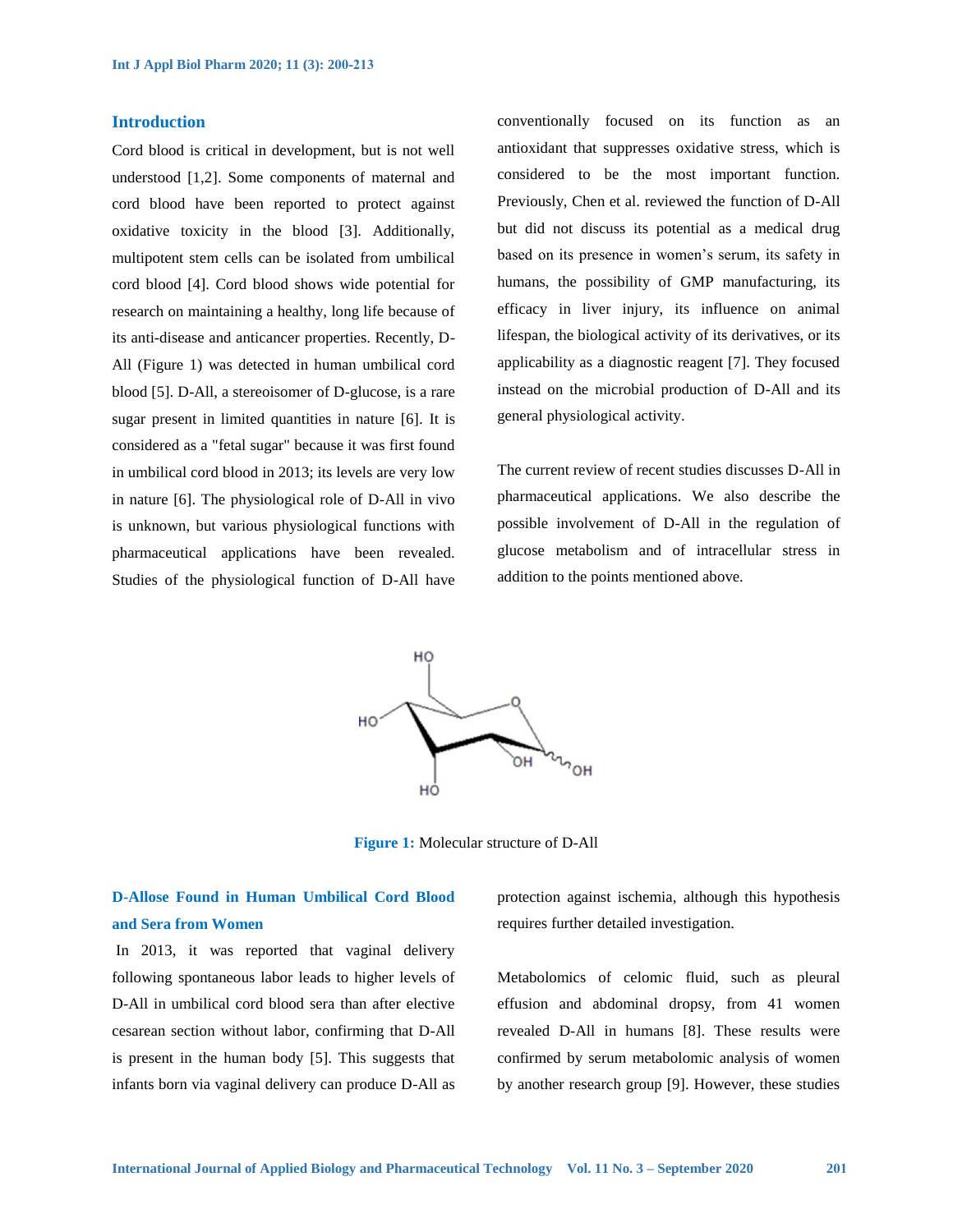did not examine the physiological significance and metabolic mechanism of D-All in the body. Previous studies [6, 8, 9] investigated specimens of only fetal or female origin. There are no reports of the presence of D-All in men, and thus, future studies involving men are warranted. Nonetheless, D-All has unique characteristics, as described in this review.

# **D-Allose in Medicinal Plants**

No studies have demonstrated the presence of D-All in animals except in fetuses and women. However, at least three types of medicinal herbs, *Halodule*  *pinifolia, Tamarindus indica*, and *Crataeva nurvala*, contain free D-All (Figure 2). The Indian seaweed H. *pinifolia*, which protects against urinary tract infections, was found to contain 3.7% D-All [10]. D-All has also been detected in the aqueous extract of *T. indica* pulp (2017). *T. indica* is a plant used in traditional medicine to treat cold, fever, stomach disorders, diarrhea, and jaundice and as a skin cleanser [11]. *C. nurvala* Buch-Hum is an indigenous herb extensively used in traditional medicine in South Asian countries to treat rheumatic fever, gastric irritation, and constipation [11].



**Figure 2:** Three medical plants containing D-All

#### **GMP-Grade Manufacturing of D-Allose**

D-All, a stereoisomer of D-glucose, is a C-3 epimer of glucose [13] (Figure 3). Crystalline D-All is available only in the laboratory [14], as Good Manufacturing Practice (GMP)-grade D-All has not been completely established. However, safe manufacturing at the food industrial level has nearly been achieved. D-All can be produced using the Izumoring strategy, which is a systematic method for producing all monosaccharide isomers using microbial enzymes such as L-rhamnose isomerase enzymes and/or immobilized enzymes [15]. Mass production methods developed by Izumori have provided insight into the biological properties of rare sugars [16-17]. D-All is mass produced from Dallulose, which is a structural isomer of D-All, through the action of recombinant L-rhamnose isomerase cross-linked with glutaraldehyde [18]. D-allulose is enzymatically produced from D-fructose, which is a product of glycolysis and isomerization of starch [17]. Further research, optimization, and standardization of food-grade production methods may lead to the establishment of GMP-grade production methods.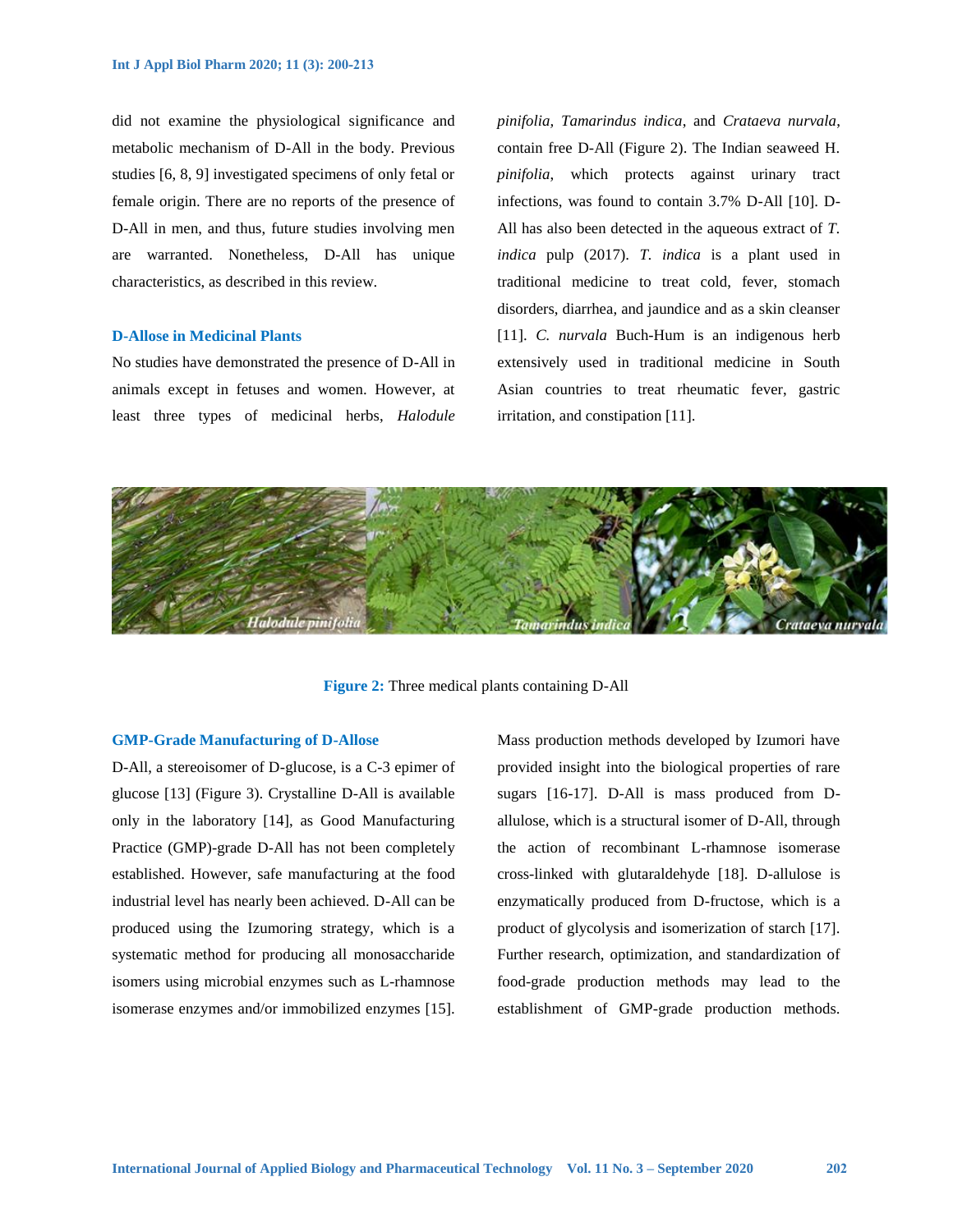

**Figure 3:** Molecular differences between D-glucose and D-All

# **Preclinical and Clinical Safety Tests**

The safety of D-All has been established to some extent in preclinical and clinical phase 1 studies. For example, the acute and sub-chronic toxicity of D-All in rats has been investigated. In an acute toxicity test, the calculated LD50 value was reported to be 20.5 g/kg. In a sub-chronic toxicity test (6 months), no abnormal values were found in the serum chemical and hematological test results. These results suggest that D-All is not toxic to rats [19].

No diarrhea or any other abnormality was observed when D-All was administered orally (8 g/kg body weight) to young rats. Urinary and fecal excretion levels of D-All during the 24 h following oral administration were 91% and 3%, respectively. The D-All content in the stomach decreased rapidly over 3 h, with only low levels found in the small intestine and cecum. These results suggest that D-All is largely absorbable from the digestive tract into the blood and is then rapidly excreted through the urine [20]. A phase 1, clinical, randomized, single-blind, crossover study was conducted in healthy subjects to evaluate D-

All fermentability in the large intestine, urinary excretion, and carbohydrate energy expenditure [21].

# **Protection of Ischemia–Reperfusion by D-Allose**

Reactive oxygen species (ROS) are very important in oxidative stress, and a small percentage of oxygen in living organisms exists as ROS [22]. ROS are produced via oxidative phosphorylation in the mitochondrial electron transfer system [23]. Under conditions that promote the generation of ROS through the action of electron transfer system inhibitors, D-glucose and D-All partially suppress the generation of mitochondrial-derived ROS and ATP [24]. This suggests that the mitochondrial respiratory chain competes with D-glucose by binding to mitochondrial respiratory chain molecules rather than by inhibiting D-glucose uptake. The molecular basis for the prevention of hypertension and inhibition of ischemic disorders at the individual level is the inhibitory effect on ROS generation in mitochondria. In rat studies, D-All was shown to attenuate brain damage and induce neuroprotection by reducing oxidative DNA damage caused by ROS [25]. Dglucose contributes to ATP synthesis to promote the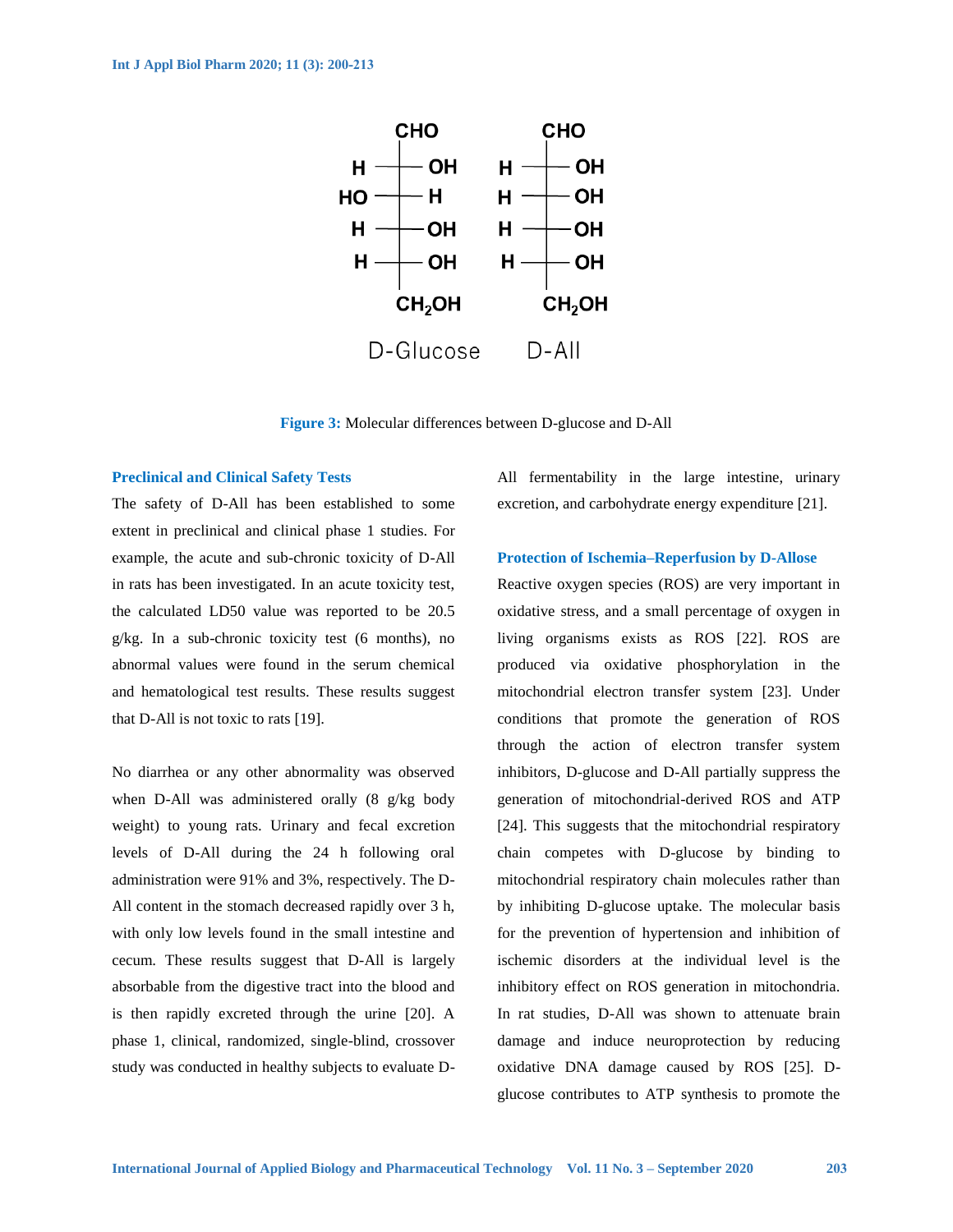production of ROS in neuronal cells. However, D-All suppresses ROS production by competing with Dglucose in the mitochondria, as previously described [26]. The mechanism underlying the therapeutic potential of D-All in brain ischemia/reperfusion injury may involve attenuation of blood-brain barrier disruption and the inflammatory response via PPARγdependent regulation of nuclear factor-κB [27]. Additionally, mitogen-activated protein kinase 1, a key regulator of cellular physiology and immune responses, was recently shown to have an alleviative effect on ischemia/reperfusion injury in skin flaps [28]. Because interventional methods for reducing reperfusion injury are limited, further studies of the potential of D-All are needed.

#### **Anti-Cancer Effects**

The inhibitory effect of D-All on cancer has been reported by many researchers. Recently, the possible anti-cancer mechanism of D-All was elucidated. Cancer dysregulates cell growth, which requires large amounts of D-glucose as a major energy source [29] and is related to the Warburg effect. Thus, overexpression of some glucose transporters (GLUTs) promotes the transport of glucose into cancer cells. D-All is also involved in thioredoxin-interacting protein (TXNIP)-mediated redox regulation [30], which has been reported to inhibit osteoclast differentiation and cancer cell proliferation [31]. Additionally, TXNIP can downregulate the overexpression of GLUT1 in many cancer cells. Thus, D-All suppresses the proliferation of many cancer cells. Moreover, D-All has been shown to prohibit cancer cells from absorbing glucose [32]. The anti-proliferative mechanism is partially attributed to p27kip1, a marker of the cell cycle transition, where D-All induces TXNIP in vitro [30], which has been confirmed in

vivo [33]. Various studies have demonstrated the antitumor effect of D-All using many types of cultured cancer cells.

Interestingly, intracellular TXNIP expression is specifically and markedly enhanced in MOLT-4F cells (T-cell lymphoblastic leukemia) by D-All treatment, and increases in p27kip1, a cell cycle inhibitor, have been observed [34]. To enhance its effectiveness against leukemia, a D-All derivative with antiproliferative activity against MOLT-4F cells has been developed [35]. In addition, D-All has been reported to suppress a variety of carcinomas, such as cervical and skin [36], ovarian [37], hepatocellular [38], pancreas [39], prostate [40-41], head, neck [42], and lung cancers [43].

Some studies have shown that combined use of D-All with other interventions is more effective than the use of other interventions alone. In particular, some studies have shown that combining D-All with other chemotherapeutic agents has synergistic anti-cancer effects, as will be described below. The antitumor efficacy of 2-deoxyglucose and D-All has been reported to be enhanced by p38 inhibition in pancreatic and ovarian cell lines [39]. D-All facilitates the efficacy of radiation by enhancing apoptosis of cancer cells by inducing TXNIP expression [44]. Combination therapy with D-All and docetaxel was recently shown to be more effective than single therapy with docetaxel [41]. A more recent study investigated the radiosensitizing and chemosensitizing potential of D-All in an in vivo model of head and neck cancer. The results suggest that D-All can enhance the antitumor effects of chemoradiotherapy while sparing normal tissues [45]. Taken together, the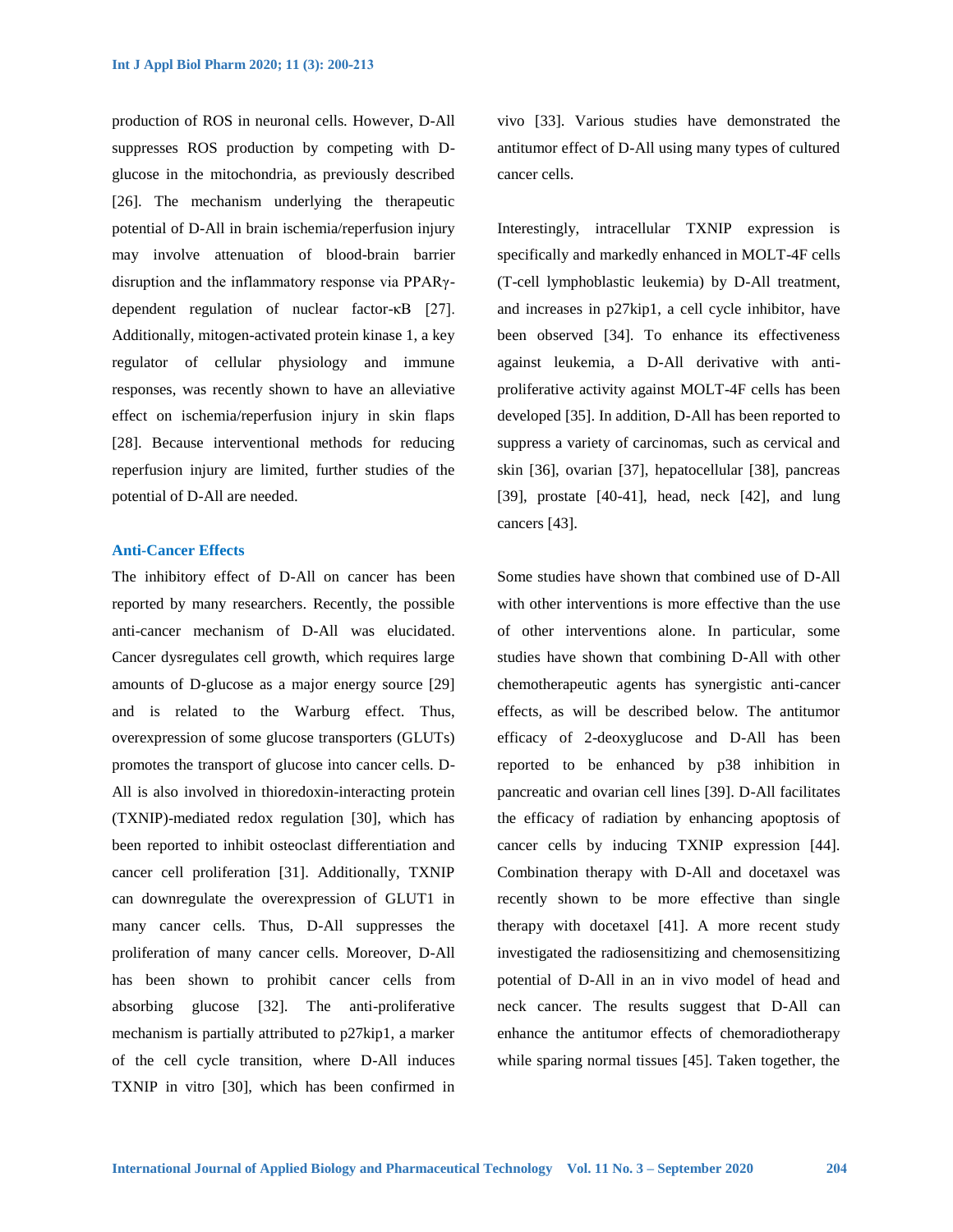evidence suggests that D-All has many potential applications in clinical treatment.

### **Anti-Metabolic Syndrome Effects**

The main physiological effect of D-All is the inhibition of ROS generation by modulating carbohydrate metabolism. Unlike antioxidants with reducing power, such as vitamin C, D-All is characterized by its ability to suppress ROS generation. Recently, D-All was reported to reduce endoplasmic reticulum (ER) stress, which is related to ROS [46]. The effect of D-All on superoxide radicals and ER stress was examined in cultured human coronary artery endothelial cells [47]. ER stress was measured with an ER stress-sensitive secreted protein and by determining the phosphorylation levels of key proteins in the unfolded protein response, namely CHOP47, eIF2α, and JNK1. D-glucose increased ER stress, whereas treatment with D-All reduced superoxide radicals and ER stress in vitro.

Along with reductions in ROS and ER stress or suppression of inflammation, D-All showed the following effects: prevention of hypertension, reduction of kidney damage, inhibition of osteoclast differentiation, and anti-aging effects (Figure 4).



**Figure 4:** The overview of physiological effects of D-All

D-All has been reported to suppress the generation of reactive oxygen-producing enzymes and increases in blood pressure [48], because ROS generated from the vascular endothelium contribute to increased blood pressure. A significant decrease in both systolic and diastolic blood pressure was observed in salt-sensitive hypertensive rats raised on a saline diet after administration of 2 g/kg body weight/day of D-All. D-

All has a protective effect against ischemic organ damage, such as cerebral infarction and myocardial infarction, which are caused by large amounts of ROS. In addition, D-All is not only a functional food that can inhibit cancer cell and osteoblast proliferation, but also a pharmaceutical and quasi-drug with increasing potential for development.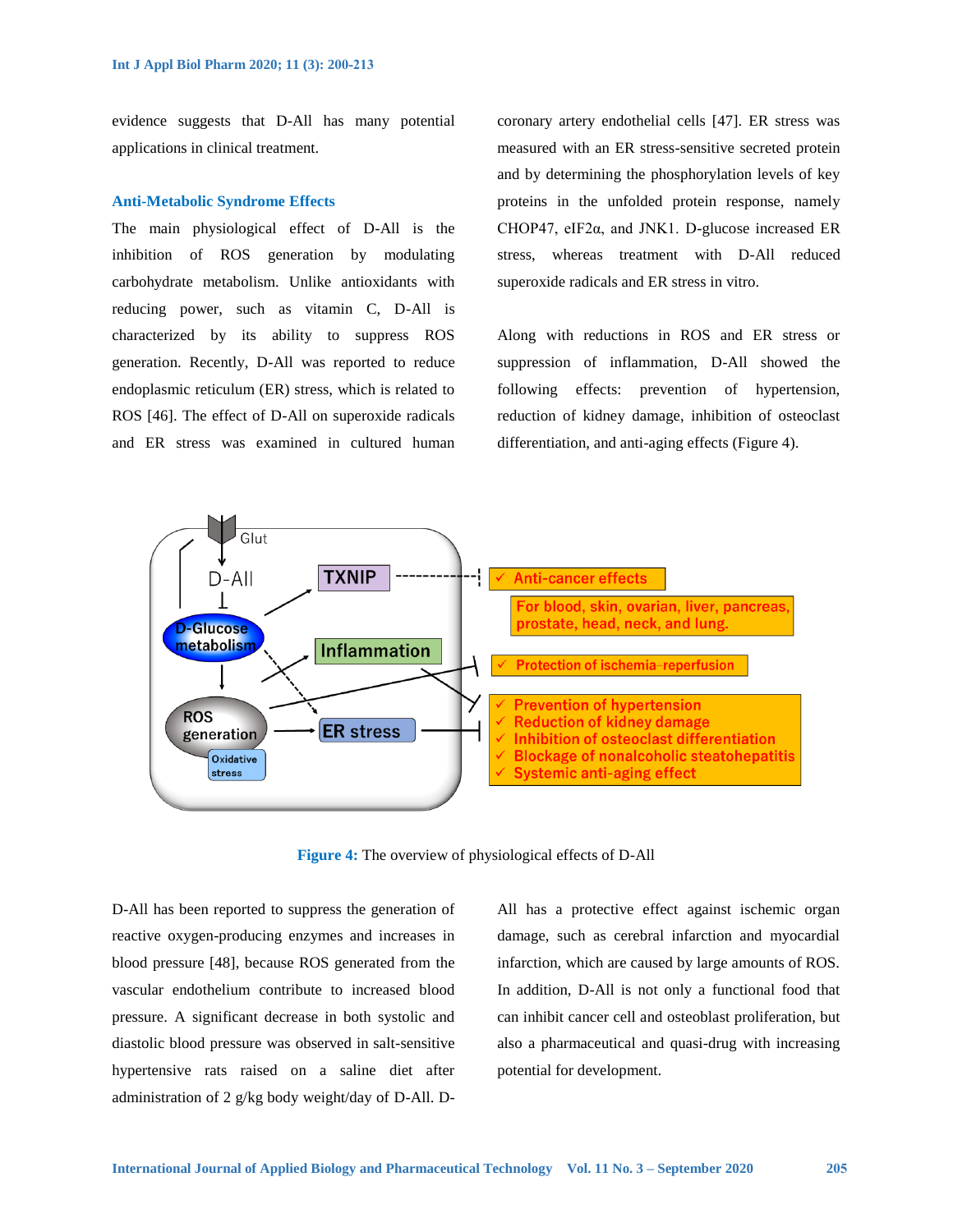Cisplatin is a potent antineoplastic agent widely used to treat various forms of cancer. However, its therapeutic use is limited because of its dosedependent nephrotoxicity. Inflammatory mechanisms may play an important role in the pathogenesis of cisplatin-induced nephrotoxicity, which D-All has been shown to ameliorate in mice [49]. As renal impairment caused by metabolic syndrome is also known to be induced by inflammation, it would be interesting to assess the effect of D-All on renal impairment in future studies.

Anti-aging effects mediated by reduction in D-glucose metabolism have been reported in experiments using nematodes [50]. In a nematode life extension study, *Caenorhabditis elegans* wild-type N2 and daf-16 (nematode homolog of FOXO1, a transcription factor downstream of the insulin signaling pathway) mutants were used. The mean life span of N2 nematodes treated with D-All (28 mM) was prolonged by approximately 24%. In contrast, no lifespan extension was observed in the daf-16 mutant. These results suggest that D-All-induced prolonged lifespan is mediated by the insulin signaling pathway.

In general, the rate of bone resorption by osteoclasts and bone formation by osteoblasts is balanced to maintain bone strength. In osteoporosis, there is excessive bone breakdown by osteoclasts, and the osteoblasts cannot keep up with bone formation. D-All may prevent osteoporosis by inhibiting osteoclast differentiation in vitro [30].

Nonalcoholic steatohepatitis (NASH) is characterized by excess lipid accumulation and inflammation in hepatocytes. A study aiming to provide insights into the preventive effects of D-All on the onset of NASH suggested that D-All prevents NASH by blocking hepatic lipid accumulation and progressive inflammation. [51]. More recently, the improvement effect of D-All was also reported in a rat model of liver injury, which involved the use of a toxic substance that overproduces active oxygen [52].

#### **Applications in Medicinal and Functional Foods**

Based on its high solubility, it could be presumed that D-All can be used as a syrup, similar to D-glucose. D-All is a zero-caloric sweetener with a sweetness 80% of that of sucrose [53, 54]. D-All, as a sucrose substitute, is an ideal food additive. Moreover, as it is a reducing sugar with an aldehyde group, it can be recruited in the Maillard reaction, which is a chemical reaction between amino acids and reducing sugars that results in improvements in color and taste [55]. In addition, since D-All is a monosaccharide, it exerts an osmotic pressure, which could prevent microbial contamination; this pressure is expected to be higher than that of sugar. Thus, D-All is a promising candidate for applications in medicinal and functional foods.

# **Applications in Medical Drugs or Medical Reagents**

Applications in medical drugs or medical reagents, in addition to foods, are expected. D-All, as an immunosuppressant, could increase allograft survival [56]. Some studies have found that D-All has a cryoprotective effect on cell survival [57]. D-All could also reduce tissue injury [58] and be used during organ transplantation to decrease tissue damage via its antioxidative effects [59].

The antioxidant functions of D-All could make it a therapeutic option for various diseases resulting from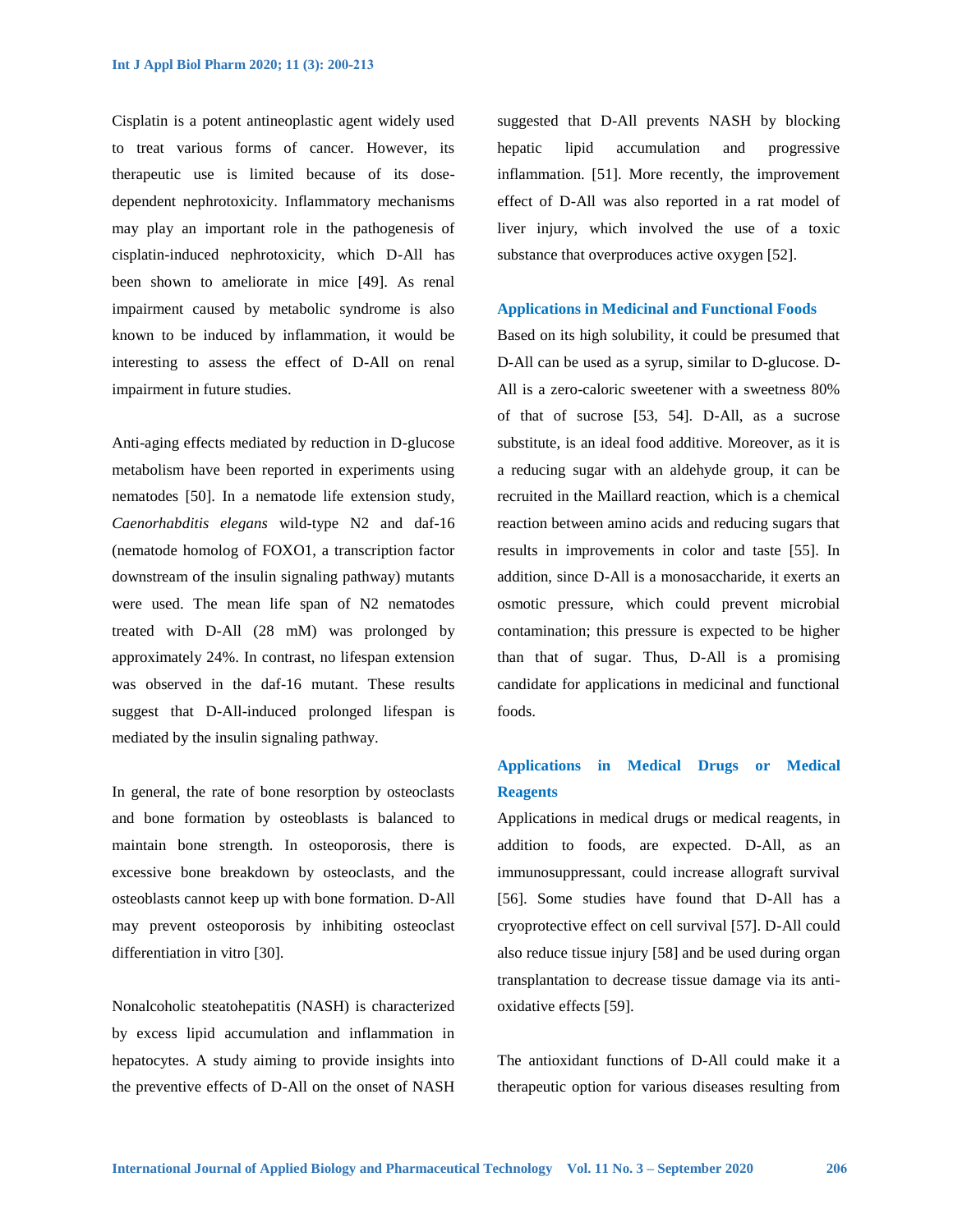oxidative stress. D-All has the potential for clinical application as a pharmaceutical agent, such as in the clinical therapy or prevention of cancer, stroke [60], and hypertension, because of its remarkable physiological functions discussed so far.

D-All has potential therapeutic applications in diseases caused by nematode parasitism. Its effectiveness in these diseases may be due to species differences in the metabolic effects of D-All. The effect of metronidazole on trichomonad parasites was valid for prohibiting the parasite from developing drug resistance [61]. D-All can repress the growth of the nematode *Caenorhabditis elegans* [62], and the nematocidal activity of newly obtained D-All derivatives against *C. elegans* larvae has also been reported [63]. Further studies on its applications to ward off parasitic nematodes are required.

The physical properties of D-All are also being investigated to determine their application in clinical diagnosis. To improve noninvasive positron emission tomography investigations, the behavior of labeled D-All derivatives in organs was examined [64]. In a basic assessment of its stability in such application, high-performance liquid chromatography analysis showed no decomposition of the compound even after up to 6 h in rabbit blood plasma [64]. The diagnostic properties of novel fluorine-18-labeled D-All were also tested [65]. Further research on D-All will lead to a promising future for applications of D-All and its derivatives as medical drugs or medical reagents.

# **Discussion and Conclusion**

There are many reports on the oxidative stressreducing effect of D-All [7]. Higher amounts of D-All have been detected in fetal umbilical cord in spontaneously delivered fetuses than in fetuses born via cesarean section. These results suggest that D-All may reduce oxidative stress at birth in humans, although further studies need to be conducted to determine its functions in detail.

Inhibition of cancer cell proliferation could be the most important physiological effect of D-All. In general, cancer mortality has been found to be lower in women than in men [66], but the reason for this is unknown. The fact that D-All and its anticancer and anti-metabolic syndrome effects have been reported only in the blood of women and not of men may support this epidemiological study.

The World Health Organization recommends restricting consumption of sugars to no more than 10% of daily caloric intake, with a proposal to lower this level to 5% or less for optimal health [67]. Naturally occurring d-All is an attractive alternative sweetener. The results of animal studies have indicated a utilizable energy value of approximately zero, and safety tests for future functional sweeteners have already been completed.

A systematic review of the anticancer effect of TXNIP inducer was conducted to summarize the potential of thioredoxin system inhibitors for cancer treatment [68]. Because D-All is a trace component of serum and circulates throughout the body in the bloodstream, it may be effective against systemic cancers. The effect of D-All on the thioredoxin system may be very promising for clinical cancer therapy in the future. However, while the research available on the anticancer effect of D-All is being examined, discussions on the mechanism of action and relevance of involvement of D-All in cancer are rare and are not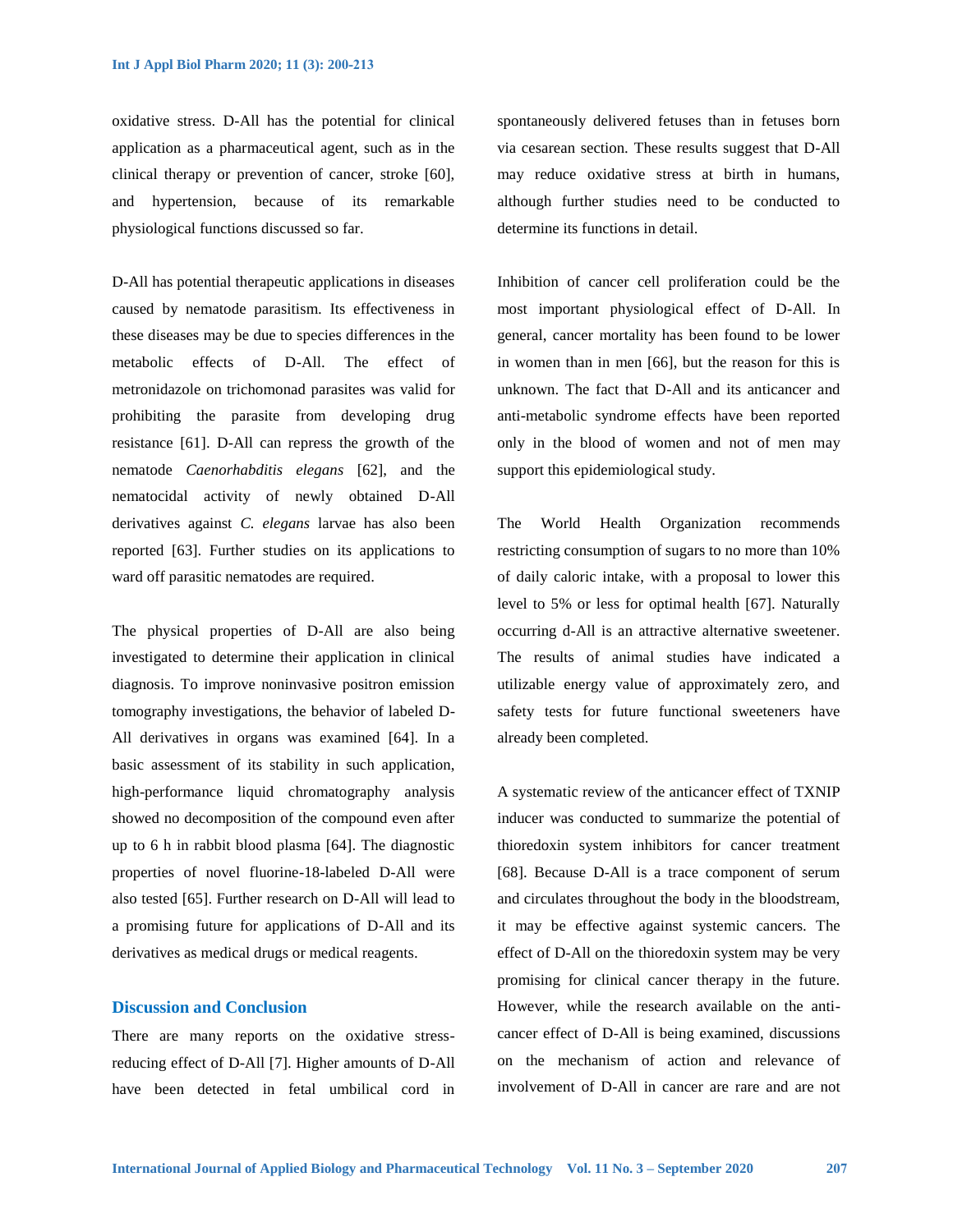included in this review. The studies and evidence presented in this review, such as those based on in vitro experiments, were in preliminary stages, and the conclusions derived are speculative. Further research is necessary to more accurately describe mechanisms and applications of D-All in cancer treatment.

D-All, a stereoisomer of D-glucose, is a rare sugar present in limited quantities in nature. D-All has been detected at low levels in human cord blood and in medicinal herbs. However, it is challenging to study D-All owing to its low abundance. D-All could be produced by the Izumoring strategy, which is a systematic method for the production of all monosaccharide isomers using microbial enzymes. The mass production methods developed by Izumori have provided insights into its biological properties. The safety of D-All has been established in rats and in clinical studies, and its utilizable energy value is approximately zero. Studies have demonstrated various functions of D-All, such as anti-tumor activity, anti-hypertension effects, and brain protection from ischemic injury (Figure 5). These functions mainly result from the suppression of ROS generation via competition for D-glucose utilization. Based on its beneficial health effects, D-All is expected to be a potent anti-metabolic syndrome drug and pharmaceutical precursor. These beneficial properties make it a suitable candidate for medicinal foods or functional foods.



**Figure 5:** The pharmaceutical applicability of D-All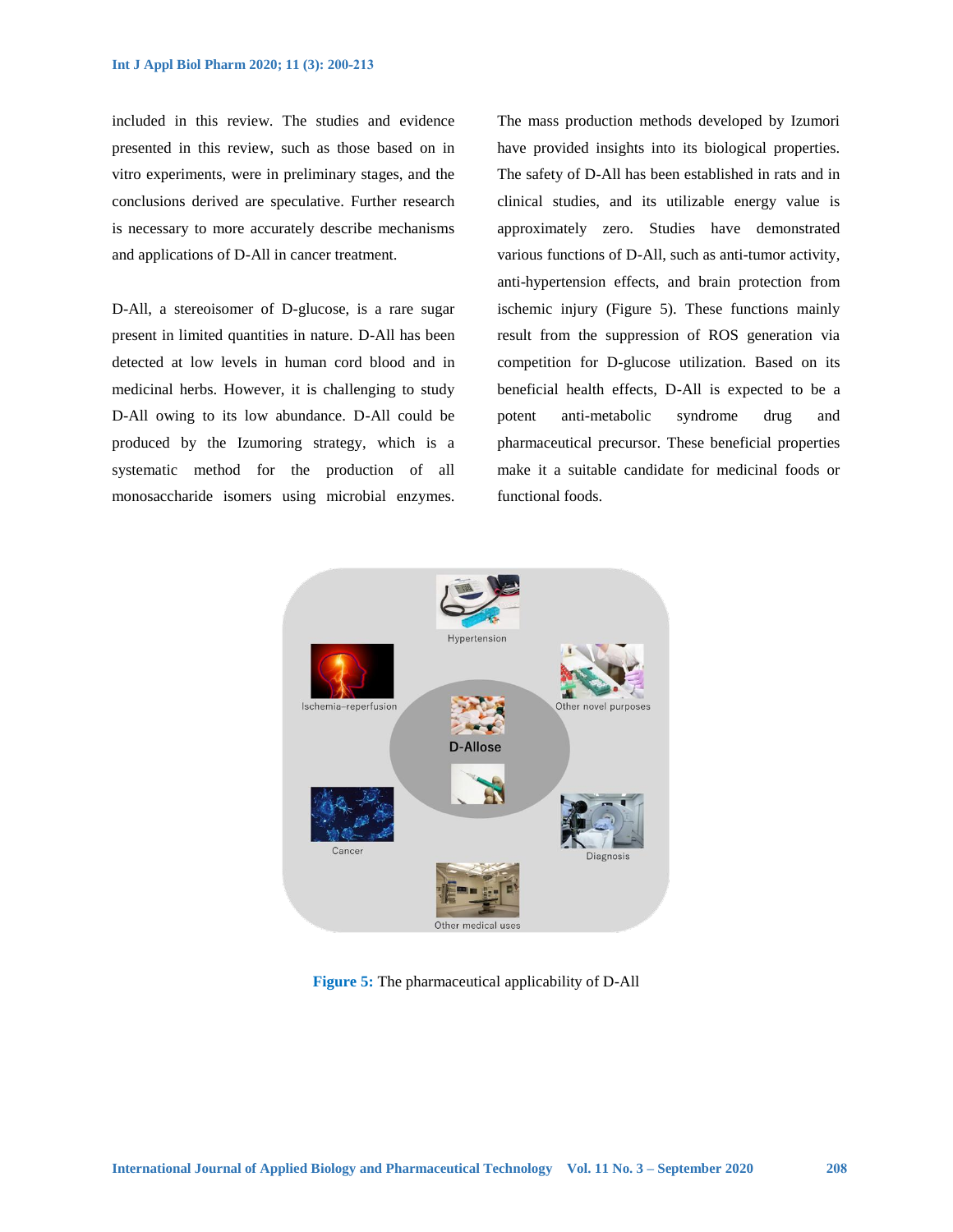#### **Funding**

This study was partially supported by the Sasakawa Scientific Research Grant from The Japan Science Society [2018-6021].

# **Acknowledgments**

We thank Ken Izumori (Kagawa University, Kagawa, Japan), Masaaki Tokuda (Kagawa University, Kagawa, Japan), and the late Kazuhiro Okuma (Matsutani Chemical Industry Co., Ltd., Hyogo, Japan) for their valuable advice.

# **Conflicts of Interest**

The authors declare no conflicts of interest. Tomoya Shintani is an employee of Matsutani Chemical Industry Co., Ltd. (Hyogo, Japan), which manufactures and sells sugar and carbohydrate products. However, the company provided no financial support for this study. This manuscript was written as joint research while Tomoya Shintani was at Ehime University.

# **References**

- 1. Hassink SG, Spear ML, De Lancey E, et al. Placental Leptin: An important new growth factor in intrauterine and neonatal development? Pediatric Research 41 (1997): 232-232.
- 2. Bermúdez L, García-Vicent, C, López J, et al. Assessment of ten trace elements in umbilical cord blood and maternal blood: association with birth weight. Journal of Translational Medicine 13 (2015): 291.
- 3. Yoshioka T, Kawada K, Shimada T, et al. Lipid peroxidation in maternal and cord blood and protective mechanism against activated-oxygen toxicity in the blood.

American Journal of Obstetrics and Gynecology 135 (1979): 372-376.

- 4. Lee OK, Kuo TK, Chen WM, et al. Isolation of multipotent mesenchymal stem cells from umbilical cord blood. Blood 103 (2004): 1669-1675.
- 5. Izumori K. Production and application of functional monosaccharides including rare sugar. Oleoscience 13 (2013): 421-422.
- 6. Hashimoto F, Nishiumi S, Miyake O, et al. Metabolomics analysis of umbilical cord blood clarifies changes in saccharides associated with delivery method. Early Human Development 89 (2013): 315-320.
- 7. Chen Z, Chen J, Zhang W, et al. Recent research on the physiological functions, applications, and biotechnological production of D-allose. Appl Microbiol Biotechnol 102 (2018): 4269-4278.
- 8. Virgiliou C, Valianou L, Witting M, et al. Metabolic profile of human coelomic fluid. Bioanalysis 9 (2017): 37-51.
- 9. Zhang Z, Hong Y, Chen M, et al. Serum metabolomics reveals metabolic profiling for women with hyperandrogenism and insulin resistance in polycystic ovary syndrome. Metabolomics 16 (2020): 20.
- 10. Kannan RR, Arumugam R, Anantharaman P. Chemical composition and antibacterial activity of Indian seagrasses against urinary tract pathogens. Food Chemistry 135 (2012): 2470-2473.
- 11. Doughari J. Antimicrobial activity of Tamarindus indica Linn. Tropical Journal of Pharmaceutical Research 5 (2006): 597-603.
- 12. Moniruzzaman M, Mannan MA, Hossen Khan MF, et al. The leaves of Crataeva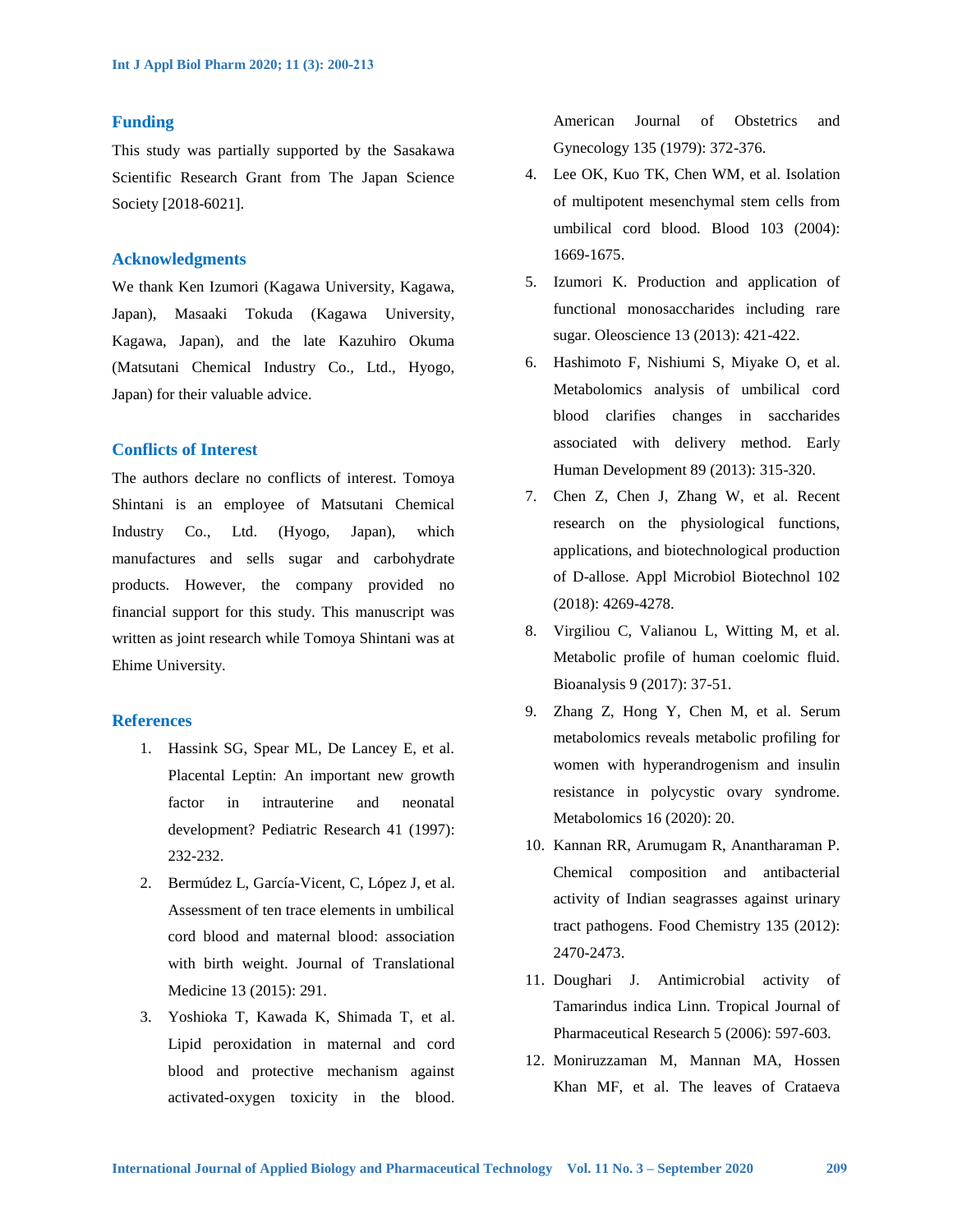nurvala Buch-Ham. modulate locomotor and anxiety behaviors possibly through GABAergic system. BMC Complementary and Alternative Medicine 18 (2018): 283.

- 13. Kozakai T, Fukada K, Kuwatori R, et al. Aqueous phase behavior of the rare monosaccharide D-allose and X-ray crystallographic analysis of D-allose dihydrate. Bulletin of the Chemical Society of Japan 88 (2015): 465-470.
- 14. Ishii T, Senoo T, Kozakai T, et al. Crystal structure of β-d,l-allose. Acta crystallographica. Section E, Crystallographic communications 71 (2015): o139.
- 15. Izumori K. Bioproduction strategies for rare hexose sugars. Die Naturwissenschaften 89 (2002): 120-124.
- 16. Granström TB, Takata G, Tokuda M, et al. Izumoring: a novel and complete strategy for bioproduction of rare sugars. Journal of Bioscience and Bioengineering 97 (2004): 89-94.
- 17. Shintani T. Food industrial production of monosaccharides using microbial, enzymatic, and chemical methods. Fermentation 5 (2019): 47.
- 18. Bhuiyan SH, Itami Y, Rokui Y, et al. D-Allose production from D-psicose using immobilized L-rhamnose isomerase. Journal of Fermentation and Bioengineering 85 (1998): 539-541.
- 19. Iga Y, Nakamichi K, Shirai Y, et al. Acute and sub-chronic toxicity of D-allose in rats. Bioscience, Biotechnology, and Biochemistry 74 (2010): 1476-1478.
- 20. Iga Y, Matsuo T. D-allose metabolism in rats. Journal of Japanese Society of Nutrition and Food Science 63 (2010): 17-19.
- 21. Kitagawa M, Tanaka M, Yoshikawa Y, et al. Evaluation of absorption and fermentability of D-mannose, D-sorbose, and D-Allose in humans. Luminacoids Res 22 (2018): 75–82.
- 22. Schieber M, Chandel NS. ROS function in redox signaling and oxidative stress. Current Biology 24 (2014): R453-R462.
- 23. Stowe DF, Camara AK. Mitochondrial reactive oxygen species production in excitable cells: modulators of mitochondrial and cell function. Antioxidants & Redox Signaling 11 (2009): 1373-1414.
- 24. Murata A, Sekiya K, Watanabe Y, et al. A novel inhibitory effect of D-allose on production of reactive oxygen species from neutrophils. Journal of Bioscience and Bioengineering 96 (2003): 89-91.
- 25. Nakamura T, Tanaka S, Hirooka K, et al. Anti-oxidative effects of d-allose, a rare sugar, on ischemia-reperfusion damage following focal cerebral ischemia in rat. Neuroscience Letters 487 (2011): 103-106.
- 26. Ishihara Y, Katayama K, Sakabe M, et al. Antioxidant properties of rare sugar D-allose: Effects on mitochondrial reactive oxygen species production in Neuro2A cells. Journal of Bioscience and Bioengineering 112 (2011): 638-642.
- 27. Huang T, Gao D, Hei Y, et al. D-allose protects the blood brain barrier through PPARγ-mediated anti-inflammatory pathway in the mice model of ischemia reperfusion injury. Brain Research 1642 (2016): 478-486.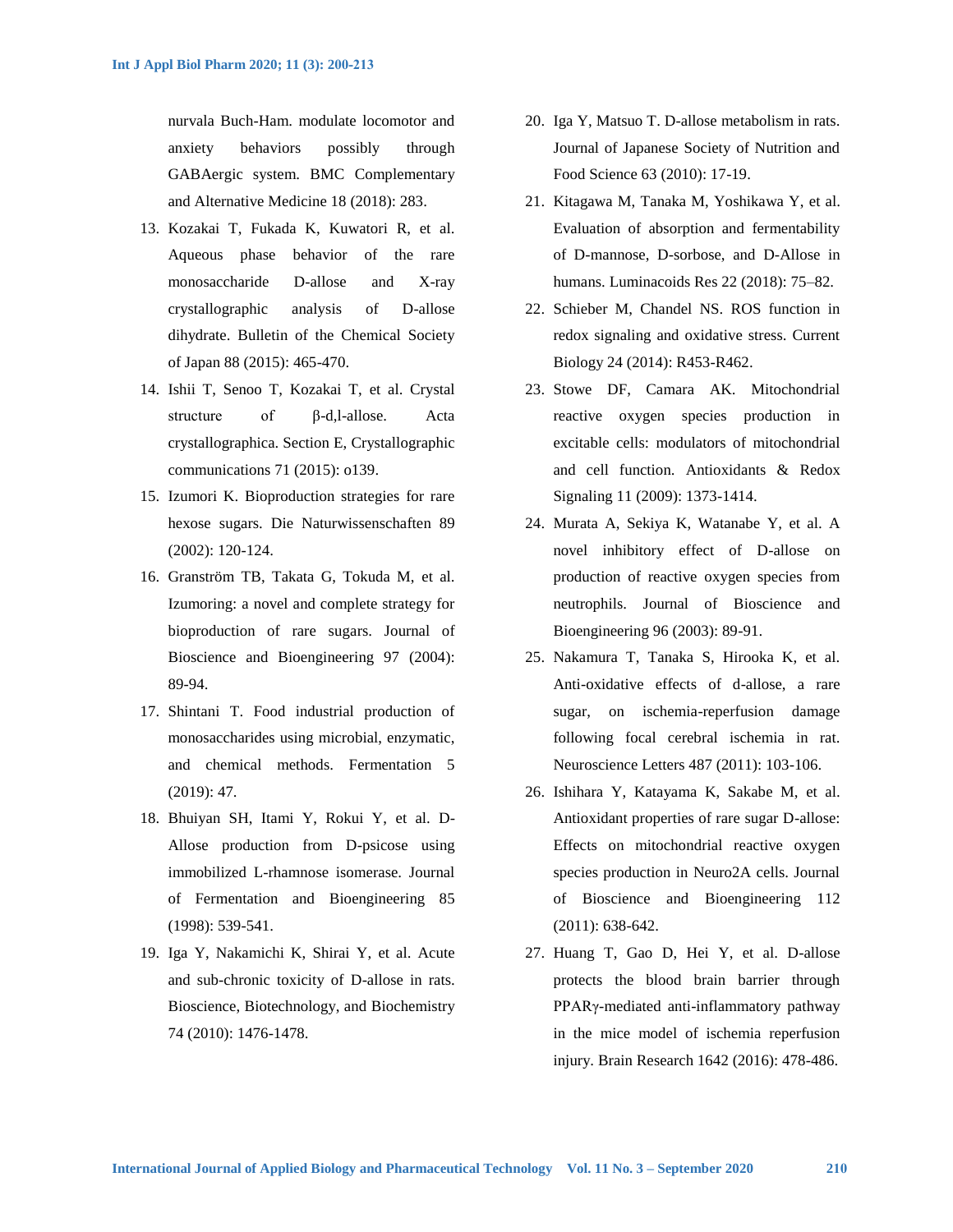- 28. Ju J, Hou R. D-allose alleviates ischemia/reperfusion (I/R) injury in skin flap via MKP-1. Molecular Medicine 26 (2020): 21.
- 29. Jose C, Bellance N, Rossignol R. Choosing between glycolysis and oxidative phosphorylation: a tumor's dilemma?. Biochimica et Biophysica Acta 1807 (2011): 552-561.
- 30. Yamaguchi F, Takata M, Kamitori K, et al. Rare sugar D-allose induces specific upregulation of TXNIP and subsequent G1 cell cycle arrest in hepatocellular carcinoma cells by stabilization of p27kip1. International Journal of Oncology 32 (2008): 377-385.
- 31. Yamada K, Noguchi C, Kamitori K, et al. Rare sugar D-allose strongly induces thioredoxin-interacting protein and inhibits osteoclast differentiation in Raw264 cells. Nutrition Research 32 (2012): 116-123.
- 32. Noguchi C, Kamitori K, Hossain A, et al. D-Allose Inhibits Cancer Cell Growth by Reducing GLUT1 Expression. The Tohoku Journal of Experimental Medicine 238 (2016): 131-141.
- 33. Hoshikawa H, Mori T, Mori N. In vitro and in vivo effects of D-allose: up-regulation of thioredoxin-interacting protein in head and neck cancer cells. The Annals of Otology Rhinology and Laryngology 119 (2010): 567- 571.
- 34. Hirata Y, Saito M, Tsukamoto I, et al. Analysis of the inhibitory mechanism of Dallose on MOLT-4F leukemia cell proliferation. Journal of Bioscience and Bioengineering 107 (2009): 562-568.
- 35. Ishiyama H, Yanagita RC, Takemoto K, et al. Development of a d-allose-6-phosphate derivative with anti-proliferative activity against a human leukemia MOLT-4F cell line. Carbohydrate Research 487 (2020): 107859.
- 36. Sui L, Dong Y, Watanabe Y, et al. The inhibitory effect and possible mechanisms of D-allose on cancer cell proliferation. International Journal of Oncology 27 (2005): 907-912.
- 37. Sui L, Nomura R, Dong Y, et al. Cryoprotective effects of D-allose on mammalian cells. Cryobiology 55 (2007): 87- 92.
- 38. Yokohira M, Hosokawa K, Yamakawa K, et al. Potential inhibitory effects of D-allose, a rare sugar, on liver preneoplastic lesion development in F344 rat medium-term bioassay. Journal of Bioscience and Bioengineering 105 (2008): 545-553.
- 39. Malm SW, Hanke NT, Gill A, et al. The antitumor efficacy of 2-deoxyglucose and Dallose are enhanced with p38 inhibition in pancreatic and ovarian cell lines. Journal of Experimental & Clinical Cancer Research 34 (2015): 31.
- 40. Jeong RU, Lim S, Kim MO, et al. Effect of D-allose on prostate cancer cell lines: phospholipid profiling by nanoflow liquid chromatography-tandem mass spectrometry. Analytical and Bioanalytical Chemistry 401 (2011): 689-698.
- 41. Naha N, Lee HY, Jo MJ, et al. Rare sugar Dallose induces programmed cell death in hormone refractory prostate cancer cells. Apoptosis : an International Journal on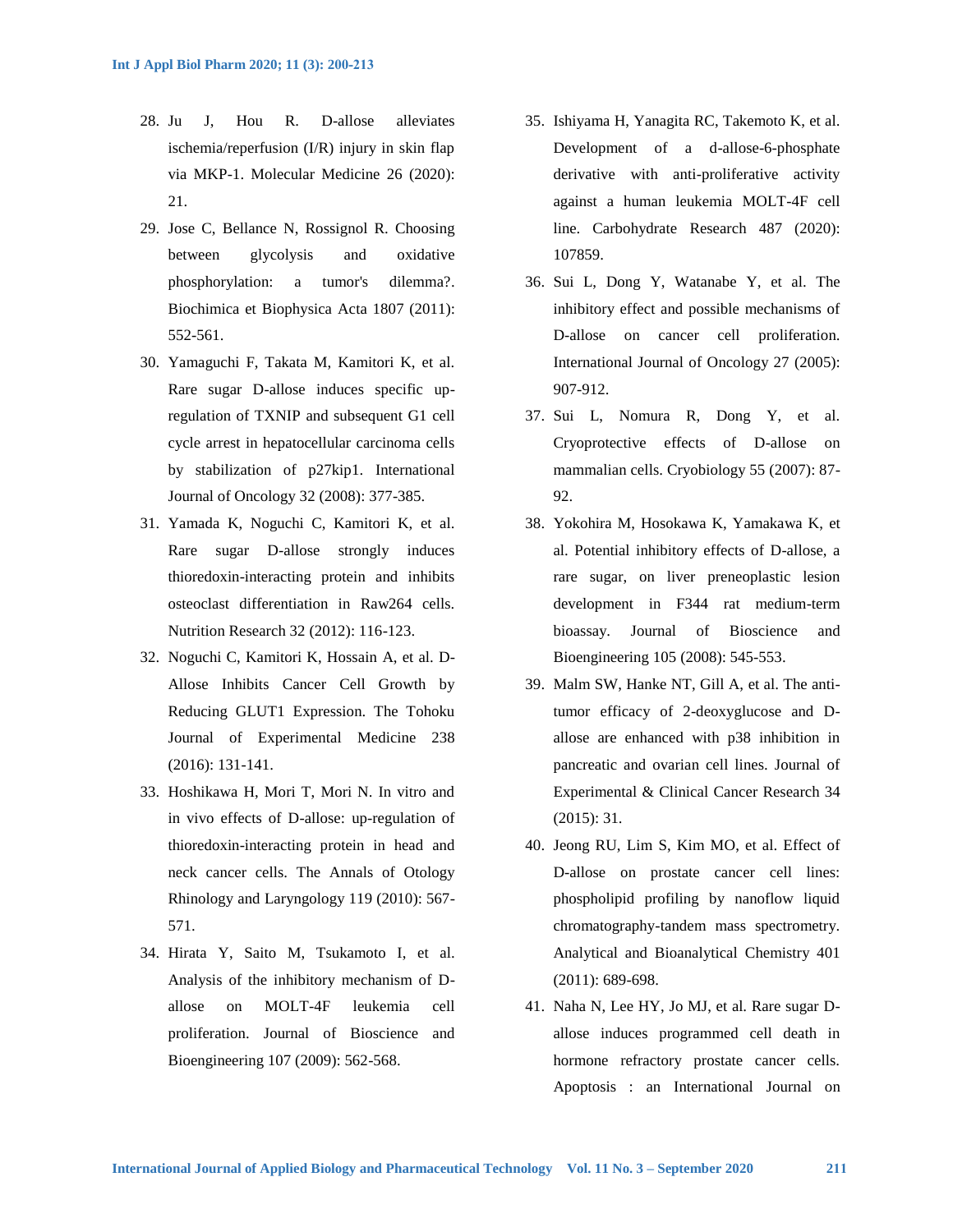Programmed Cell Death 13 (2008): 1121- 1134.

- 42. Indo K, Hoshikawa H, Kamitori K, et al. Effects of D-allose in combination with docetaxel in human head and neck cancer cells. International Journal of Oncology 45 (2014): 2044-2050.
- 43. Kanaji N, Kamitori K, Hossain A, et al. Additive antitumour effect of D-allose in combination with cisplatin in non-small cell lung cancer cells. Oncology Reports 39 (2018): 1292-1298.
- 44. Hoshikawa H, Indo K, Mori T, et al. Enhancement of the radiation effects by Dallose in head and neck cancer cells. Cancer Letters 306 (2011): 60-66.
- 45. Hoshikawa H, Kamitori K, Indo K, et al. Combined treatment with D-allose docetaxel and radiation inhibits the tumor growth in an in vivo model of head and neck cancer. Oncology Letters 15 (2018): 3422-3428.
- 46. Shintani T, Ohkuma K, Sakoguchi H, et al. Rare sugars D-Psicose and D-Allose as calorie restriction mimetic. Journal of the Brewing Society of Japan 108 (2013): 565- 574.
- 47. Mooradian AD, Haas MJ, Onstead-Haas L, et al. Naturally occurring rare sugars are free radical scavengers and can ameliorate endoplasmic reticulum stress. International journal for vitamin and nutrition research. Internationale Zeitschrift fur Vitamin- und Ernahrungsforschung. Journal International de Vitaminologie et de Nutrition (2019): 1- 11.
- 48. Kimura S, Zhang GX, Nishiyama A, et al. Dallose, an all-cis aldo-hexose, suppresses

development of salt-induced hypertension in Dahl rats. Journal of Hypertension 23 (2005): 1887-1894.

- 49. Miyawaki Y, Ueki M, Ueno M, et al. Dallose ameliorates cisplatin-induced nephrotoxicity in mice. The Tohoku Journal of Experimental Medicine 228 (2012): 215- 221.
- 50. Shintani T, Sakoguchi H, Yoshihara A, et al. D-Allose, a stereoisomer of D-glucose, extends the lifespan of Caenorhabditis elegans via sirtuin and insulin signaling. Journal of Applied Glycoscience 66 (2019): 139-142.
- 51. Yamamoto R, Iida A, Tanikawa K, et al. Dietary D-allose ameliorates hepatic inflammation in mice with non-alcoholic steatohepatitis. Food Science and Technology Research 23 (2017): 319-327.
- 52. Suna S, Tokuda M. Effects of D-allose and D-allulose on DEHP toxicities in rats. International Journal of Pharma Sciences and Research 11 (2020) 21-26.
- 53. Mooradian AD, Smith M, Tokuda M. The role of artificial and natural sweeteners in reducing the consumption of table sugar: A narrative review. Clinical Nutrition ESPEN 18 (2017): 1-8.
- 54. Iida T, Okuma K. Properties of rare sugars (D-psicose, D-allose, D-tagatose) and their use. Oreoscience 13 (2013): 435- 440.
- 55. Sun Y, Hayakawa S, Puangmanee S, et al. Chemical properties and antioxidative activity of glycated  $\alpha$ -lactalbumin with a rare sugar, D-allose, by Maillard reaction. Food Chem 95 (2006): 509–517.